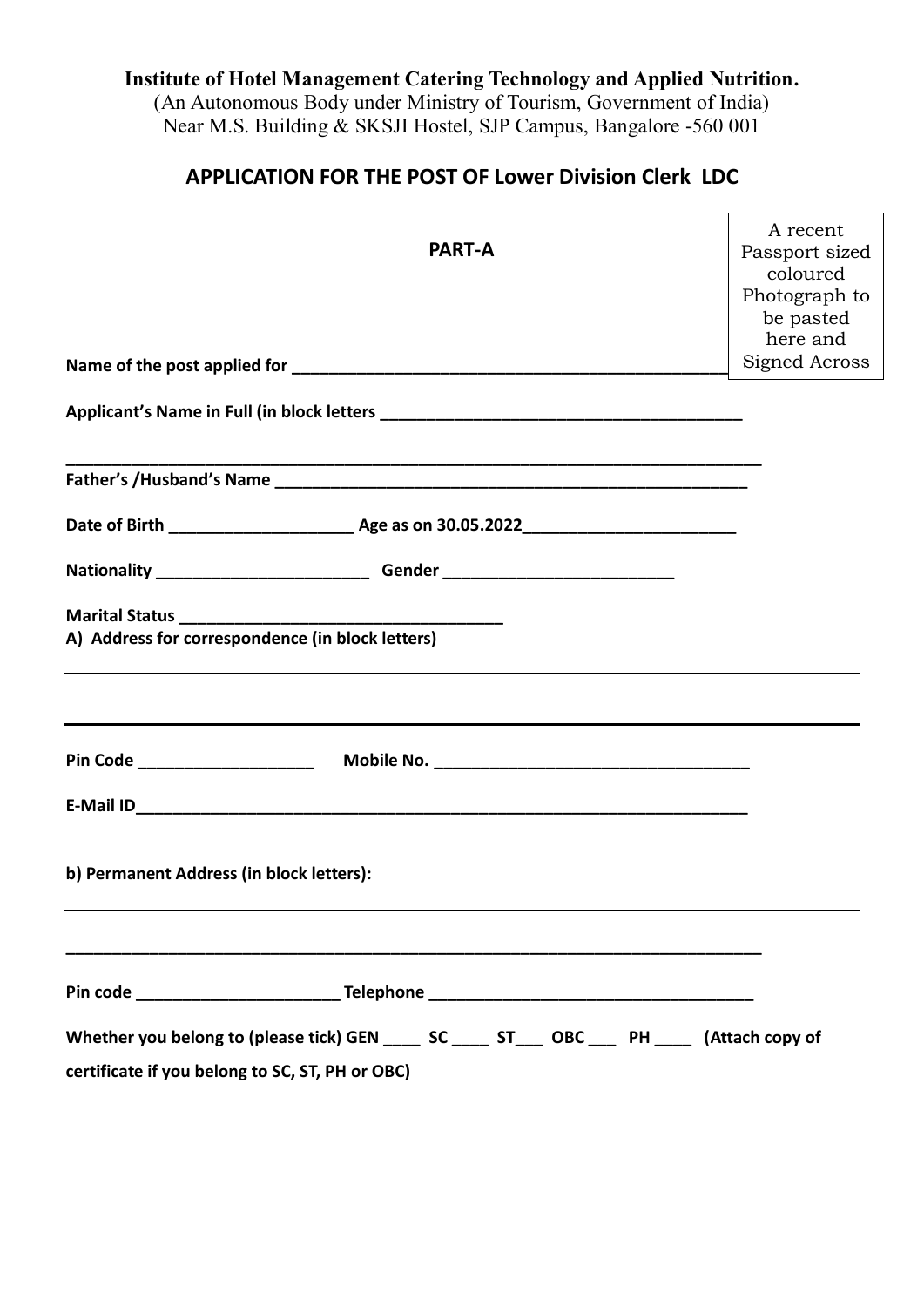#### **Educational Qualifications:-**

| S. No | Degree/<br>Specialization | University/<br>Institution | <b>Division or</b><br>Equivalent | <b>Marks</b> | %age of<br><b>Marks</b> | Year of<br>passing |
|-------|---------------------------|----------------------------|----------------------------------|--------------|-------------------------|--------------------|
|       |                           |                            |                                  |              |                         |                    |
|       |                           |                            |                                  |              |                         |                    |
|       |                           |                            |                                  |              |                         |                    |
|       |                           |                            |                                  |              |                         |                    |
|       |                           |                            |                                  |              |                         |                    |

**(Add additional Sheets if required)**

**Employment Record (details in reverse chronological order, starting with the latest employment):** 

| S.no | Name &<br><b>Address of the</b><br><b>Employer</b> | <b>Period of service</b><br>in each post<br>(Duration in<br>Months)<br>From<br>To | <b>Designation of</b><br>post held & Scale<br>of Pay | Nature of work<br>and level of<br>responsibilities |
|------|----------------------------------------------------|-----------------------------------------------------------------------------------|------------------------------------------------------|----------------------------------------------------|
|      |                                                    |                                                                                   |                                                      |                                                    |
|      |                                                    |                                                                                   |                                                      |                                                    |
|      |                                                    |                                                                                   |                                                      |                                                    |

**(Add additional Sheets if required)**

Disclosure about past disciplinary proceedings, if any \_\_\_\_\_\_\_\_\_\_\_\_\_\_\_\_\_\_\_\_\_\_\_\_\_\_

**\_\_\_\_\_\_\_\_\_\_\_\_\_\_\_\_\_\_\_\_\_\_\_\_\_\_\_\_\_\_\_\_\_\_\_\_\_\_\_\_\_\_\_\_\_\_\_\_\_\_\_\_\_\_\_\_\_\_\_\_\_\_\_\_\_\_\_\_\_\_\_\_\_\_\_**

**\_\_\_\_\_\_\_\_\_\_\_\_\_\_\_\_\_\_\_\_\_\_\_\_\_\_\_\_\_\_\_\_\_\_\_\_\_\_\_\_\_\_\_\_\_\_\_\_\_\_\_\_\_\_\_\_\_\_\_\_\_\_\_\_\_\_\_\_\_\_\_\_\_\_\_**

**(Add additional Sheets if required)**

Details regarding legal detention/ conviction, if any

**(Add additional Sheets if required)**